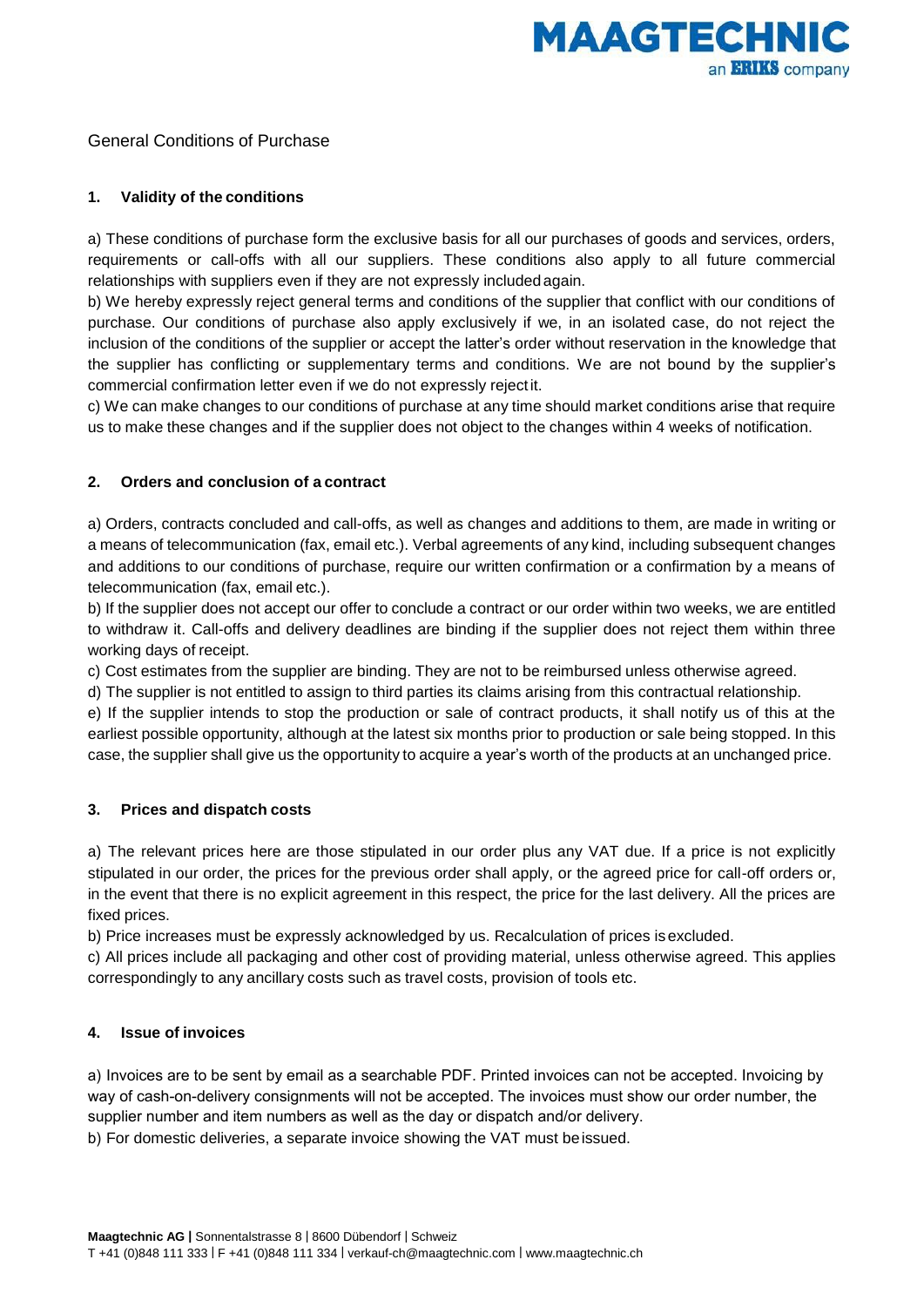

### **5. Delivery and packaging, transfer of risk**

a) Unless otherwise agreed, the goods shall be delivered "FCA Place of Dispatch" in accordance with Incoterms 2010 and must be accompanied by delivery documents. The delivery documents must contain the following information:

- Two copies of the delivery note
- Packing slip
- Material certificates, test certificates and cleaning certificates in accordance with the agreed specifications.

b) Agreed dates and deadlines are binding and deliveries fall due on the agreed delivery date at the destination. The crucial time for compliance with the delivery deadline or with the delivery period is when the goods arrive at our premises. The supplier must provide the goods punctually for loading and dispatch, taking into account the transportation time to be agreed with the carrier. Should the supplier not comply with the agreed dates or deadlines, it is regarded as being behind schedule without the need for a reminder. The statutory regulations apply in all other respects. The supplier must inform us immediately as soon as it becomes apparent that it cannot comply with the agreed delivery dates or deadlines. Any unconditional acceptance of the delayed delivery or performance does not mean that we renounce the claims we are entitled to assert due to delayed delivery or performance. This applies until we have received full payment of the fee owed to us for the delivery or performance concerned.

c) Partial deliveries and deliveries ahead of schedule are only permissible if we have expressly agreed to these.

d) The order number, supplier number, our item number, the gross and net weight, number of packages, the type of packaging (disposable/reusable), the dispatch date and/or supply date, the destination (unloading point) and, if known, the consignee, are to be indicated in all dispatch documents and, if the goods are packaged, on the outer packaging.

e) With imports, the supplier must provide us with the following customs documentation:

- Transit accompanying documents,
- Shipping documents,
- Customs invoice or commercial invoice,
- Proofs of preference.
- Certificate/document of origin and, if necessary,
- Additional documents necessary for customs.

f) The supplier must also ensure that the information for the customs application procedure is complete and correct and is sent early to the office responsible for submitting the customs declaration so that the procedure cannot result in any delivery delays.

g) The supplier must also inform us, comprehensively and in writing, of any authorisation requirements that apply with (re) exports in accordance with the respective national export and customs regulations, in addition to the country of origin of the goods and services, if the supplier is aware that the goods or services are destined for (re) export.

h) The supplier must also carefully package the goods with packaging materials permitted both on the dispatch route and at the destination so that transport damage is avoided. The supplier is fully liable should damage occur due to unsuitable packaging.

i) With domestic deliveries, the supplier shall, at our request, pick up or have picked up all repackaging, transport packaging and sales kit at the destination.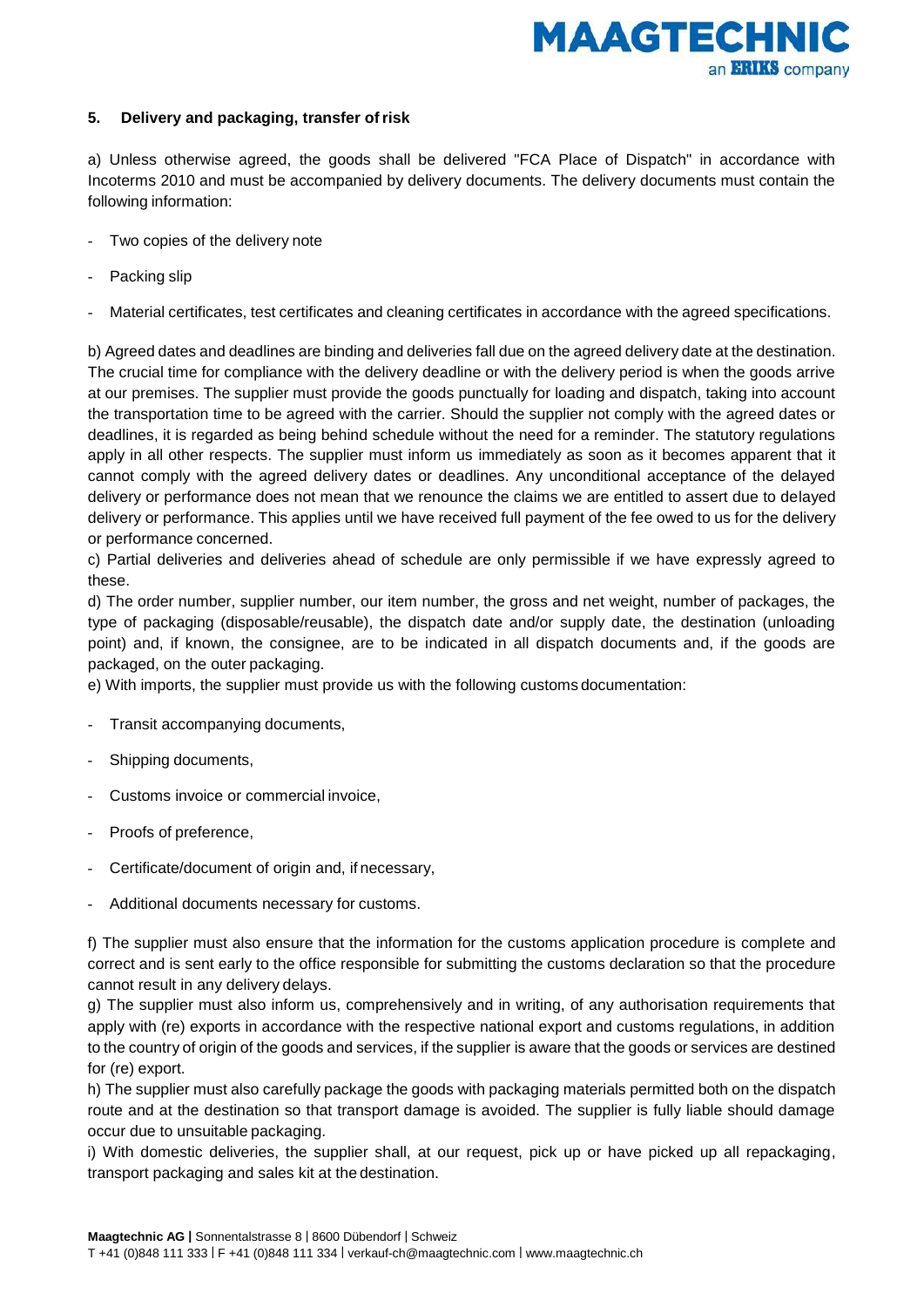

j) Hazardous goods and/or hazardous materials are to be packaged, labelled and dispatched in accordance with applicable national and international regulations.

k) The benefits and risk of loss, of damage and of any other form of deterioration shall be borne by the supplier until the goods are properly loaded onto the means of transportation. In the case of agreed official acceptance, with our acceptance in the acceptance report. Mere payment, including unconditional payment, of invoice amounts does not take the place of official acceptance. If assembly/servicing is agreed with a delivery, the risk is only transferred upon the proper implementation of the assembly/servicing and upon handover. Partial deliveries are never permissible unless we have expressly agreed to them or this is acceptable to us.

l) In terms of quantities, weights and dimensions, the values determined by us at the incoming goods inspection shall apply. The supplier reserves the right to prove otherwise.

## **6. Payment**

a) Payments shall be made by means of transfers after acceptance of the delivery, receipt of a checkable invoice and handover of all documents pertinent to the scope of delivery.

b) Unless otherwise expressly agreed in writing, we pay either within 30 days with a 3% discount or within 60 days without any discount. We are entitled to offset open claims against the supplier.

## **7. Warranty, liability**

a) The seller guarantees that the products are of high quality and have been manufactured in accordance with the best industry standards. The products are safe, marketable and suitable for their stipulated use, and comply with the specifications in every respect.

b) We shall use the accompanying documents to check the goods delivered in terms of identity and quantity only and with respect to any externally apparent transport damage. We shall inform the supplier of any defects upon delivery within a reasonable period of time after having ascertained the latter and as soon as they are ascertained in accordance with our proper course of business.

c) In the event of defects in the goods delivered to us or to be delivered to us, we are entitled, in addition to statutory claims, to choose either to have the goods repaired or to have new goods delivered. If the defects are not immediately rectified by the supplier, we are also entitled to rectify the defects ourselves at the cost of the supplier or to have them rectified by a third party.

d) In the event of a delay in delivery, we are entitled, for each week of delay or part thereof, to request a contractual penalty of 1%, up to a maximum of 10%, of the order value. We reserve the right to assert additional claims. We can declare retention of the contractual penalty until payment of the invoice that follows the delayed delivery.

e) In the event of other performance defects or other breaches of duty on the part of the supplier, the latter is liable in accordance with the statutory regulations. The limitation period for any warranty claims is three years from the delivery of the goods.

f) The supplier undertakes to exempt us, at our first request, from any liability with respect to third parties or third-party liability claims that arise as a result of the manufacture, supply or storage of the products. This does not apply if the underlying occurrence can be shown to be attributable to our grossly negligent behaviour or deliberate misconduct. Our claims against the supplier lapse after reaching the end of the limitation period of the corresponding third-party claims, although at the earliest after ten years has passed from the time of delivery. The supplier shall immediately inform us of claims brought or asserted against it and shall provide us with all the relevant documents. If we are obliged to issue a product recall with respect to third parties due to an error on the part of the supplier, the supplier shall pay all costs associated with this.

g) The seller is obliged to take out a comprehensive liability insurance policy, including product liability, with a well-known insurance company with appropriate minimum coverage per claim of CHF 5 million. The seller shall, without being requested to do so, provide us with proof every year of the scope of cover of the insurance policy.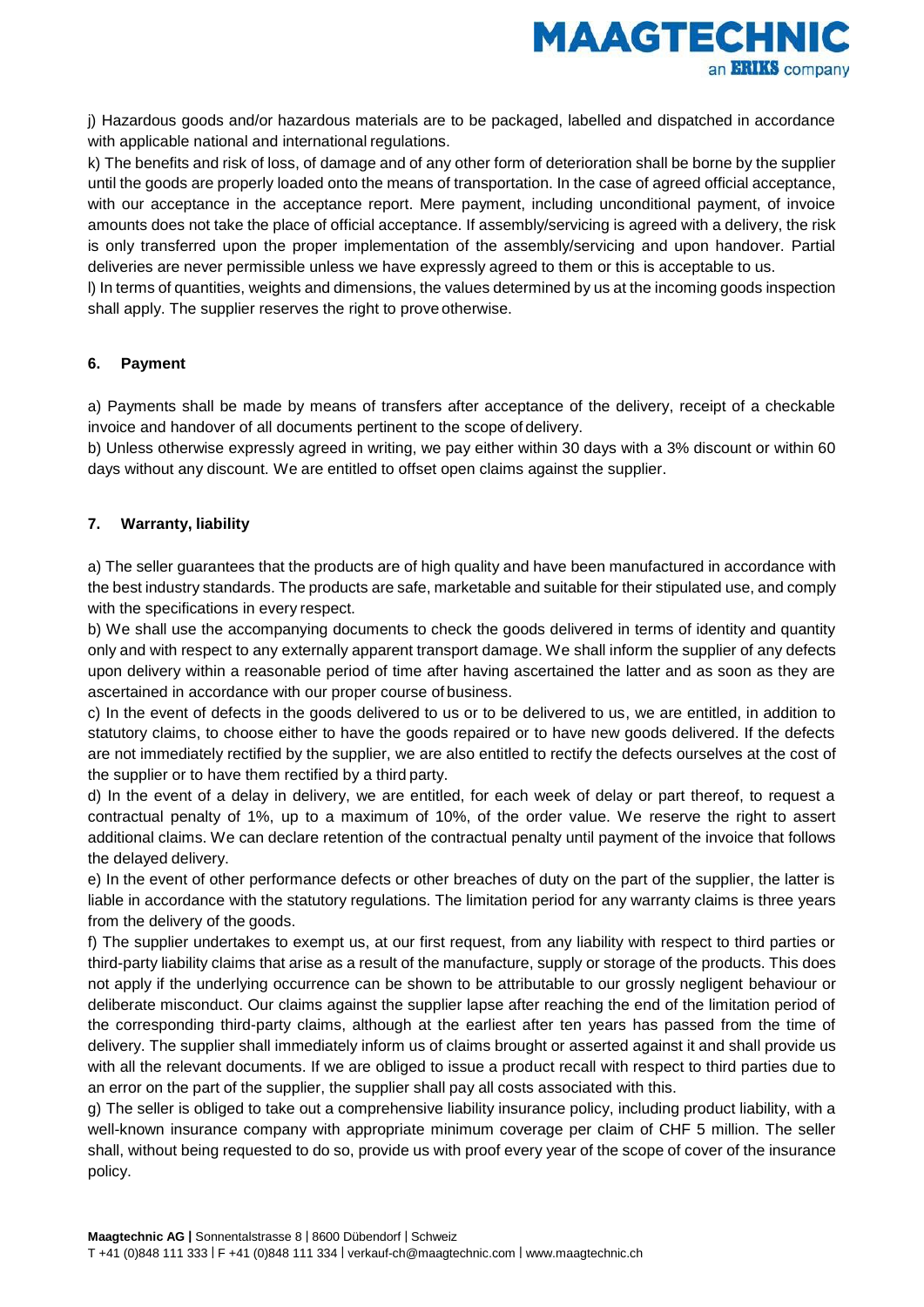

h) In the event that a recall is ordered by the authorities or if we intend to implement a voluntary recall of the delivery items or end product, the parties must contact one another immediately and agree on the appropriate course of action. If the parties cannot agree on a joint course of action, we can determine under our own authority which activities are appropriate and will be implemented (including preventive customer service measures). The costs of such measures shall be paid by the supplier unless such measures are taken for reasons for which we are responsible. If an exchange of parts is necessary to rectify serial defects or it is necessary to inspect our products without this involving an exchange of parts, the supplier shall provide us with appropriate support, pay compensation and pay the costs that are incurred.

## **8. Origin and composition of the goods**

a) The supplier must indicate the origin of the goods (country of origin) in the commercial papers (in particular on the delivery note and proforma/customs invoice) and, if requested to do so, provide free of charge proof of preference and a certificate/document of origin regarding the origin of the goods and a (long-term) supplier declaration.

b) The goods must fulfil the origin requirements of the bilateral or multilateral preferential agreement or the unilateral origin requirements of the general system of preferences for developing countries (GSP) in the case of deliveries within the scope of this movement of goods.

c) The seller undertakes to store, for a minimum period of 10 years from the delivery date, documents regarding the manufacture, storage and supply of the products and to provide us with these documents if requested to do so.

d) The supplier will not offer or supply us with any products that contain conflict minerals as defined by the Dodd–Frank Wall Street Reform and Consumer Protection Act. These are minerals containing tantalum, gold, tungsten and tin, the sale of which directly or indirectly finances armed groups in the Democratic Republic of the Congo or its neighbouring countries. The supplier is obliged to take measures to avoid materials and components that contain conflict minerals.

## **9. Minimum standards to be maintained by the supplier**

a) The supplier shall ensure that it, its subcontractors, personnel service providers, component suppliers, as well as the latter's subcontractors, personnel service providers and component suppliers, comply with health and safety regulations with respect to the staff employed and fulfil their obligations with respect to the payment of social security contributions. The supplier must take the latter into account when selecting its subcontractors and personnel service provided and to similarly oblige the latter to require their subcontractors and personnel service providers to document what the supplier must document in a comprehensible manner. There must be no form of illegal employment.

b) Should the supplier breach one of the obligations contained in this paragraph, we are entitled to terminate the contract with the supplier for exceptional reasons and without notice or to withdraw from this contract. In addition, the supplier is liable to us for any damages that we incur as a result of the former breaching the obligations contained in this paragraph. This does not apply if the supplier is not responsible for the breach of obligation.

c) The supplier shall not maintain any direct or indirect commercial or other connections with terrorists, terrorist associations or other criminal or anti-constitutional organisations. In particular, the supplier shall ensure, by means of suitable organisational measures as part of its commercial operations, the implementation of current embargos in the context of the supplier relationship that result from applicable Swiss and European regulations to combat terrorism and criminality as well as appropriate US and other applicable regulations, in particular through appropriate software systems. The supplier shall indemnify us against all claims and costs arising from a corresponding legal infringement by the supplier, its associated companies or employees, representatives or auxiliary persons – including appropriate legal and consultancy fees or fines or under administrative law.

d) At our request, the supplier shall allow us to inspect unannounced its production facilities at any time. To this end, the supplier shall provide us with information, allow us to inspect relevant documents and papers and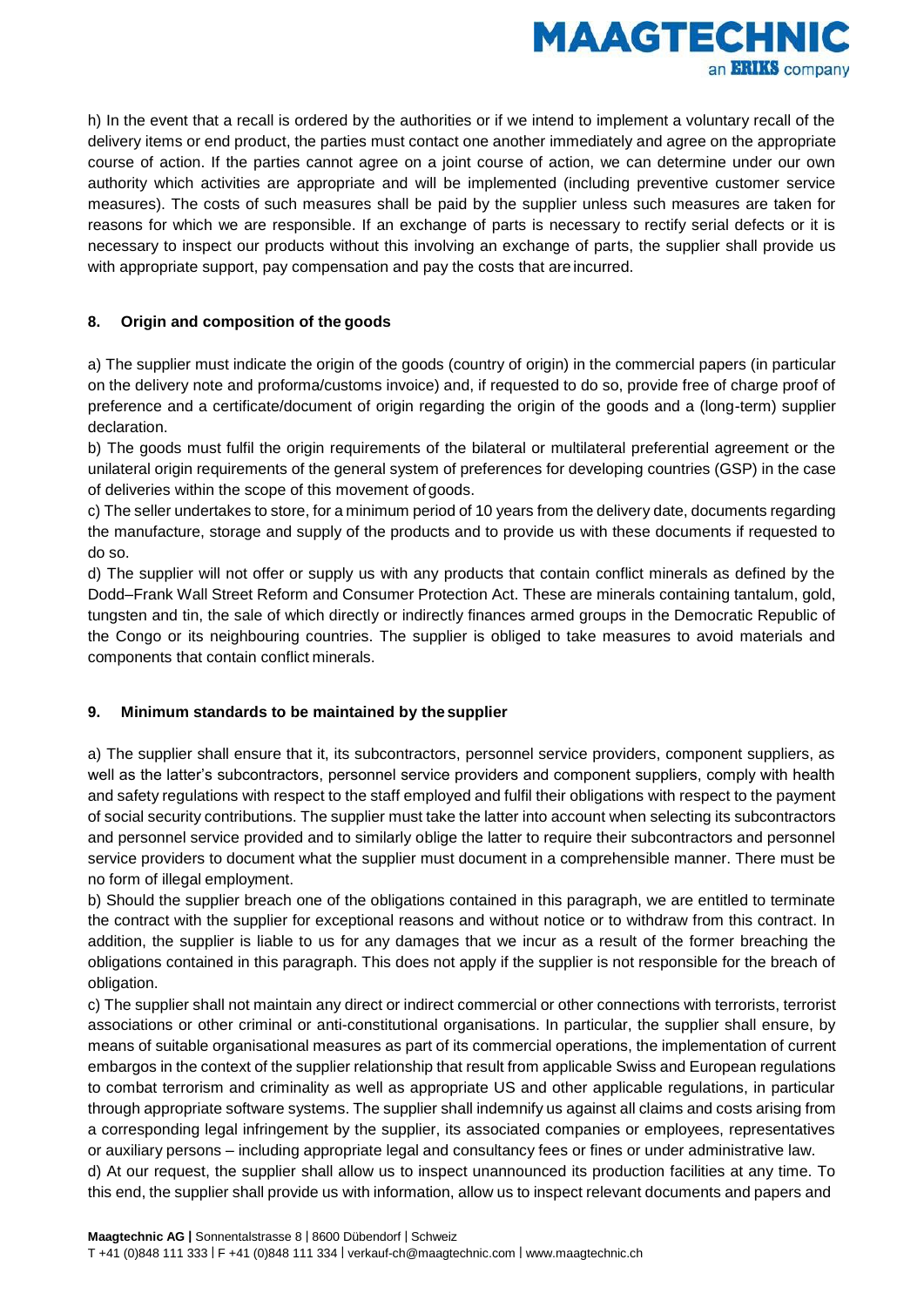

also allow us to inspect the production processes for, and storage and transportation of, the products. This also applies to ad hoc audits and process analyses at the premises of subsuppliers, as well as audits by appointed bodies or authorities that arise from statutory or normative requirements. We may carry out the inspection in the premises of the supplier during regular business hours or commission third parties that have been obliged to observe confidentiality to carry out the inspection. If we so desire, the supplier shall also allow our customers, who have been obliged to observe confidentiality, to carry out the aforementioned inspections accompanied by us. We shall ensure that the supplier's commercial operations are disrupted as little as possible by our onsite activities.

e) The supplier is also obliged to comply with the Supplier Code of Conduct, [viewhere.](http://www.maagtechnic.ch/de_CH/footer-navi/lieferanten.html)

## **10. Means of production**

a) Means of production, in particular drawings, factory standard sheets, models, templates, moulds, tool etc., that we provide to our supplier or that are manufactured or procured by the supplier in accordance with our specifications, may not be used for third parties without our consent, and in particular may not be sold to third parties or otherwise transferred to them. This applies correspondingly for the products manufactured with the help of these means of production. In addition, these may only be used for other purposes if we have given our consent for this.

b) After the completion of our orders, the means of production are to be returned to us without us having to request this.

# **11. Spare parts**

a) The supplier shall maintain a stock of spare parts for the products supplied to us for a period of at least 10 years after delivery.

b) Should the supplier intend to stop the provision of production of spare parts, the supplier shall notify us of this in good time.

## **12. Confidentiality**

We and the supplier undertake to treat as confidential all information arising from this commercial relationship, regardless of whether or this information has been designated as confidential. This does not apply to information that was already known to the other party or was known on the market prior to disclosure. This confidentiality obligation continues for a period of five years after the end of the commercial relationship. However, we are permitted to forward confidential information to group companies, advisers, customers and other third parties if these parties require the information to achieve the purpose of the contract between the supplier and us, and if the latter is correspondingly obliged to do so in accordance with one of these clauses.

## **13. Industrial property rights**

a) The supplier is obliged to utilise our orders and associated details and information as business secrets in both a commercial and technical respect. This also applies for a period of five years after the conclusion of this agreement unless a longer period of time has been agreed between the parties. After the order has been processed, all documents and information are to be returned to us immediately at our request or destroyed. Exceptions to this are publically available information or information that the supplier has developed independently.

b) The supplier is responsible for ensuring that the use of the items it supplies does not fringe, directly or indirectly, domestic or international industrial property rights or other rights that do not enjoy any special legal protection. In addition, the supplier is liable for any indirect or direct damages that we may incur through the